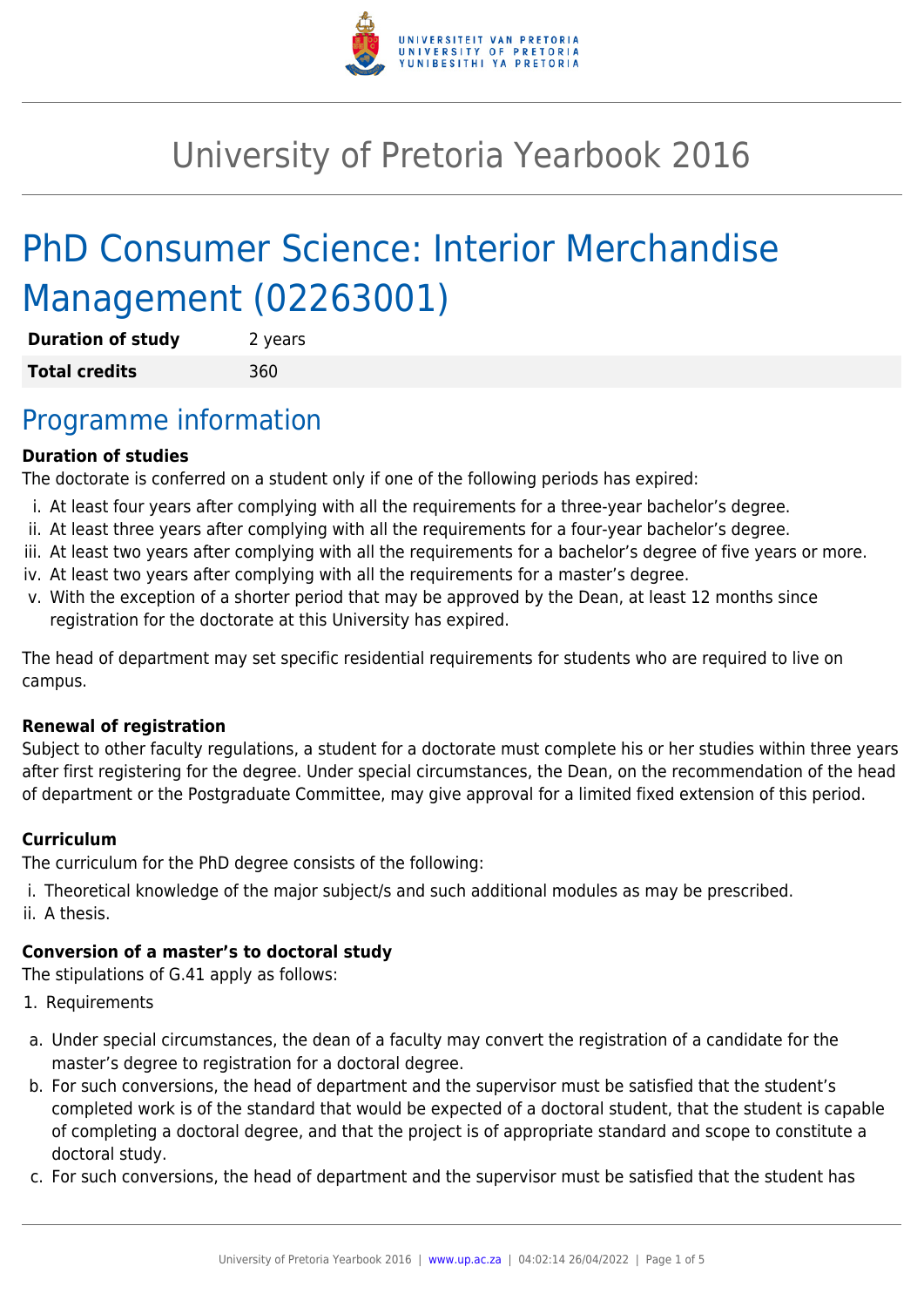

demonstrated that he or she has the potential to fulfil the requirements of a doctoral degree without having completed a master's degree.

- 2. Process
- a. Application for conversion may be submitted at any time during the course of study for the master's degree.
- b. The application for the conversion must include the following documentation:
- i. A detailed progress report by the candidate of the work completed for the master's project. The report must provide proof that the results obtained thus far are of such a standard and scientific significance that they justify conversion to a doctoral project. The report should include details of presentations made at conferences and of material that has been submitted for publication and/or published.
- ii. A detailed proposal for the intended doctoral project, written by the candidate, including the objectives of the project.
- iii. A recommendation by the supervisor with specific comments on the ability of the applicant as a potential doctoral candidate as well as the feasibility of the conversion, especially with regard to the information provided by the candidate in his/her reports (items (i) and (ii)).
- iv. A recommendation by the head of department, if he or she is not the supervisor, in which the ability of the candidate as a potential doctoral candidate is confirmed.
- v. If the dean considers it advisable for the faculty, the candidate may be required to present a seminar to the department in support of the application. In this case, the head of department should include a report on this in his or her recommendation.
- c. The application of the candidate, together with the reports and recommendations, is submitted for consideration to the dean, (who may delegate to the Chairperson of the Faculty Postgraduate Committee) for approval. The decision should be submitted to the Faculty Board for approval.

#### **General**

Candidates are required to familiarise themselves with the General Regulations regarding the maximum duration of study and the requirements to submit an article/s for publication.

# Admission requirements

MConsumer Science or applicable master's degree with a pass mark of at least 60%.

To proceed with the thesis a student should have fulfilled the requirements for the master's degree regarding the following modules or modules with similar content and scope including publication record:

- Theoretical frameworks;
- Research methodology 814 (NMN 814) or similar module of the same level and scope;
- The student has published at least one article in an accredited/refereed research journal during the two years prior to registration for the PhD degree or can prove that one has been accepted in an accredited/refereed journal.

It must be evident from the master's dissertation or publications based on it that the candidate is able to undertake research independently.

#### **Note:**

It may be required from the student to do additional coursework.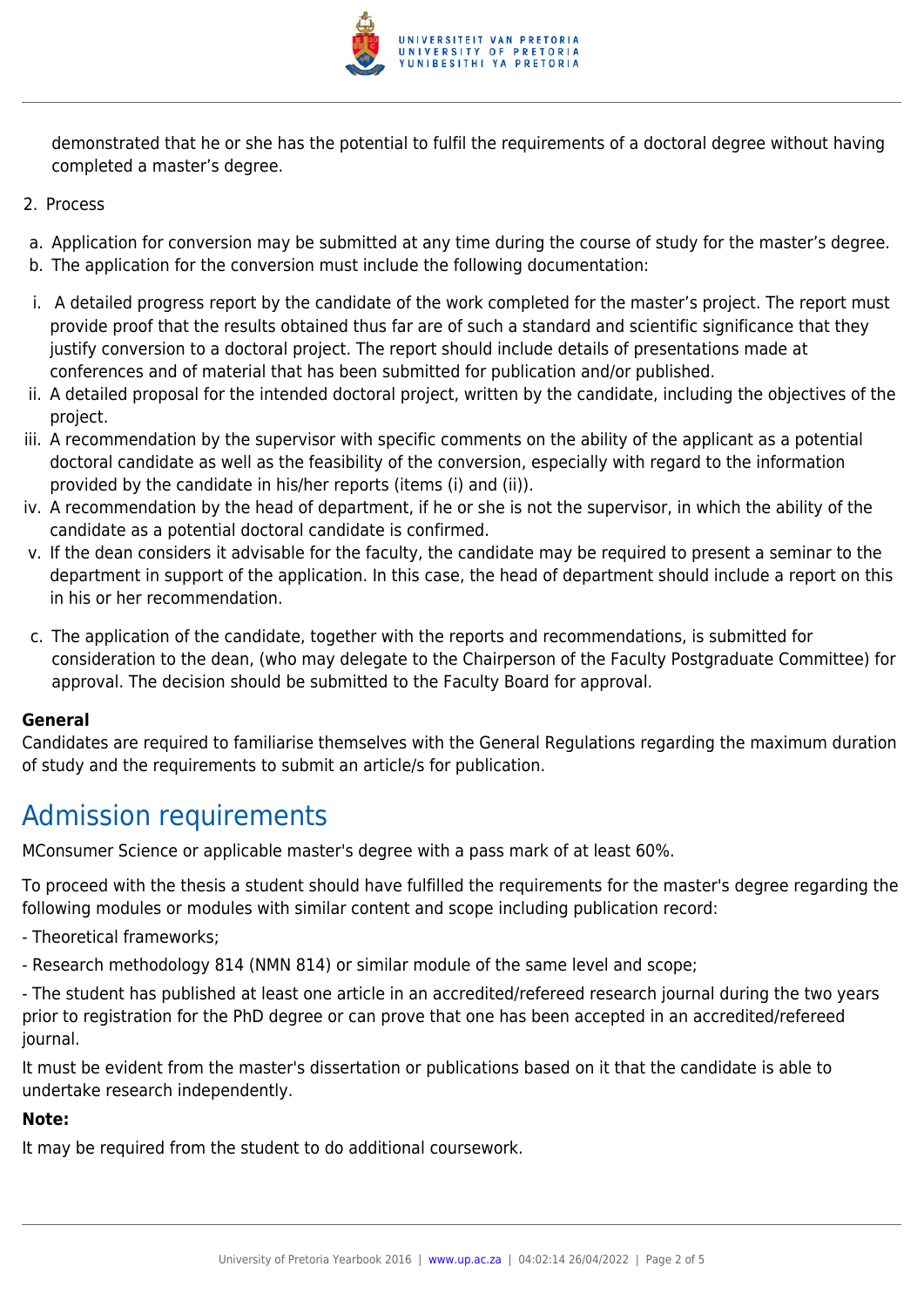

# Other programme-specific information

It may be required from the student to do additional coursework.

### Examinations and pass requirements

- i. Consult the General Regulations that apply to the calculation of marks.
- ii. In order to obtain the PhD degree the candidate must:
- pass the examinations and the prescribed modules, as determined in the study programme;
- pass the thesis; and
- pass the final examination on the thesis and general subject knowledge.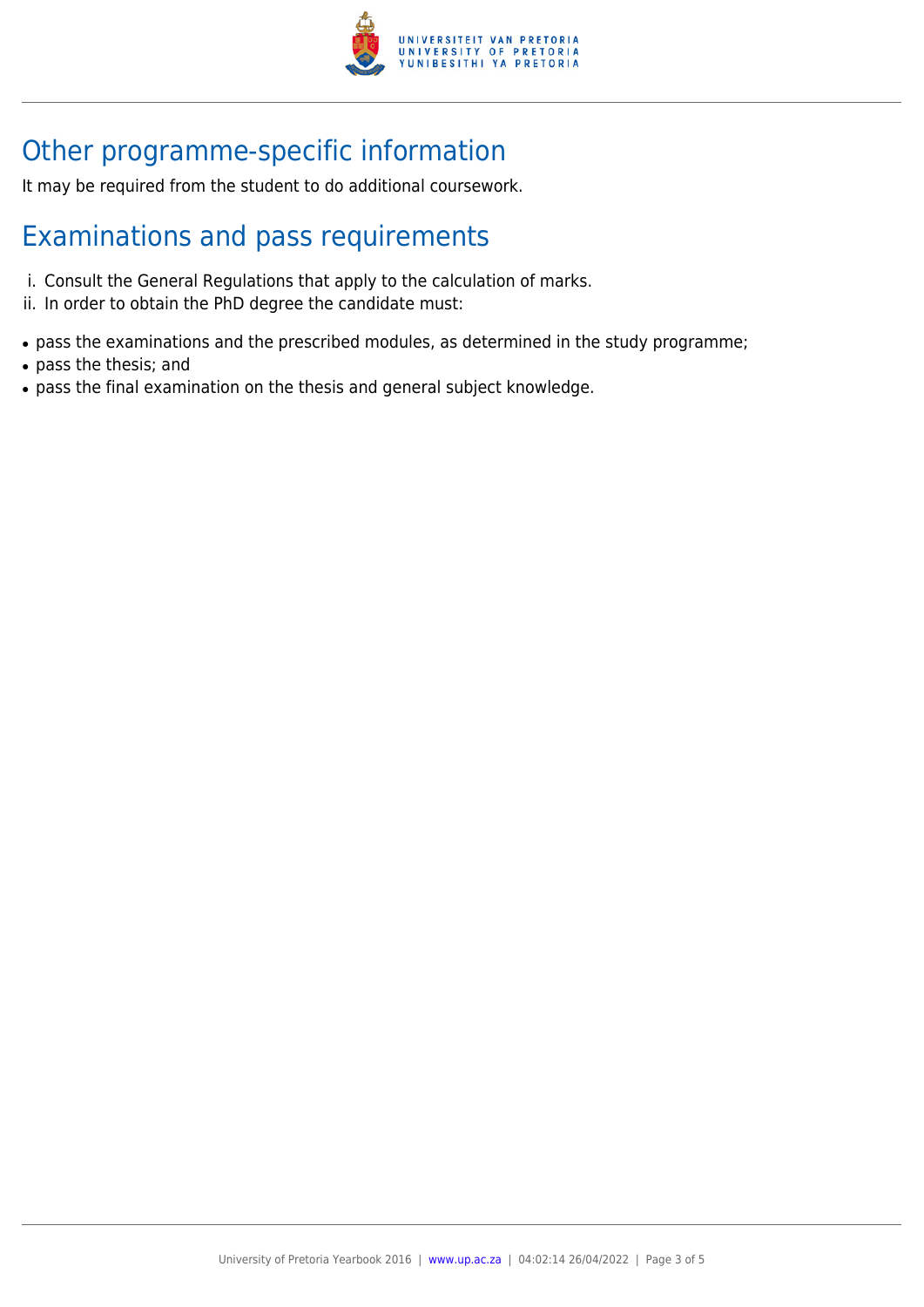

## Curriculum: Year 1

**Minimum credits: 360**

### **Core modules**

[Thesis: Consumer Science 990](https://www.up.ac.za/parents/yearbooks/2016/modules/view/VBR 990) (VBR 990) - Credits: 360.00